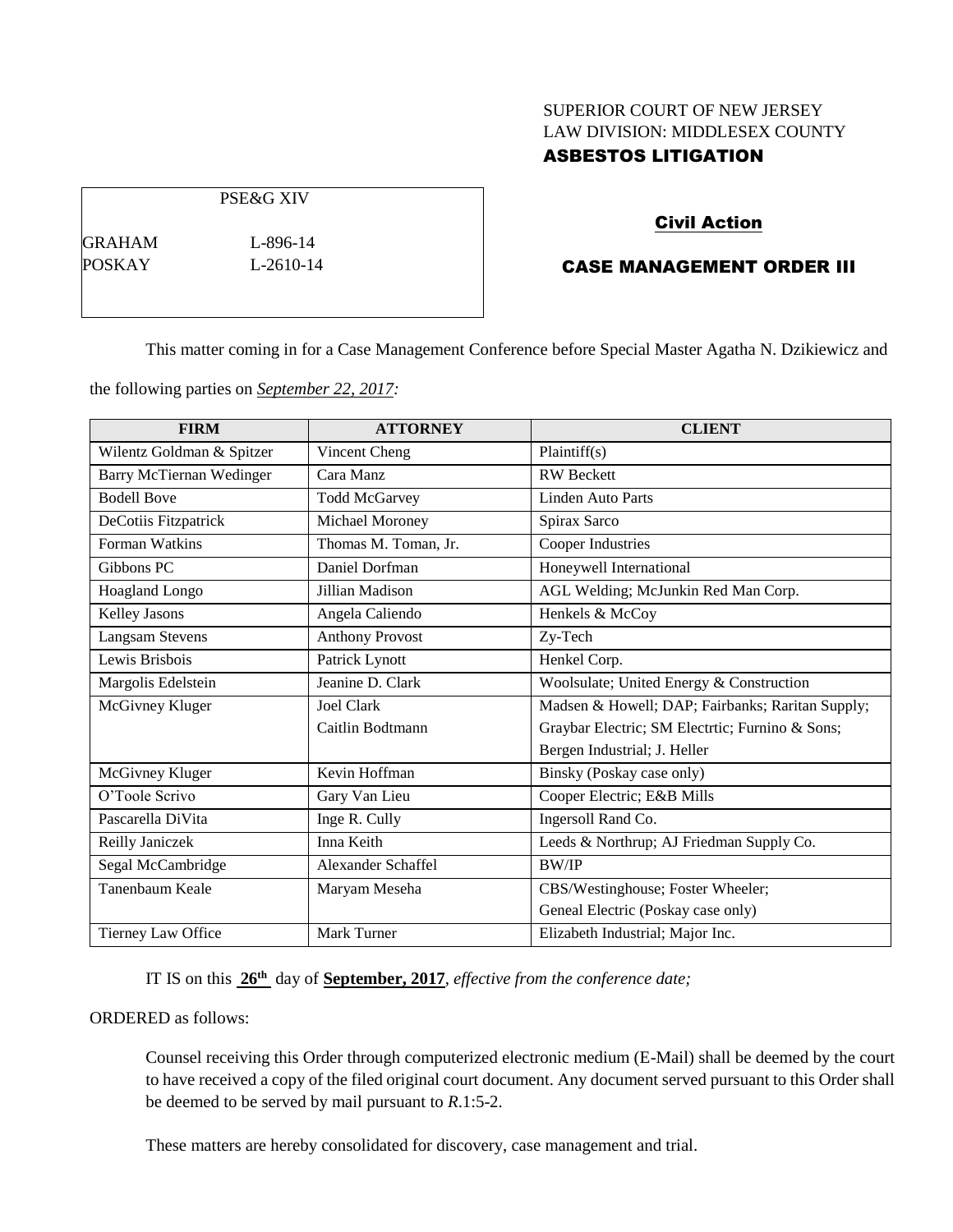# **DISCOVERY**

- December 29, 2017 Fact discovery, including depositions, shall be completed by this date. Plaintiff's counsel shall contact the Special Master within one week of this deadline if all fact discovery is not completed.
- December 29, 2017 Depositions of corporate representatives shall be completed by this date.

## **EARLY SETTLEMENT**

March 30, 2018 Settlement demands shall be served on all counsel and the Special Master by this date.

## **SUMMARY JUDGMENT MOTION PRACTICE**

| January 19, 2018 | Plaintiff's counsel shall advise, in writing, of intent not to oppose motions by this date. |
|------------------|---------------------------------------------------------------------------------------------|
| February 2, 2018 | Summary judgment motions shall be filed no later than this date.                            |
| March 2, 2018    | Last return date for summary judgment motions.                                              |

### **MEDICAL DEFENSE**

| March 30, 2018 | As to Poskay, plaintiff shall serve medical expert reports by this date.                                                                            |
|----------------|-----------------------------------------------------------------------------------------------------------------------------------------------------|
| March 30, 2018 | As to Poskay, upon request by defense counsel, plaintiff is to arrange for the transfer of<br>pathology specimens and x-rays, if any, by this date. |

July 16, 2018 Defendants shall identify its medical experts and serve medical reports, if any, by this date. **In addition, defendants shall notify plaintiff's counsel (as well as all counsel of record) of a joinder in an expert medical defense by this date.**

#### **LIABILITY EXPERT REPORTS**

- May 31, 2018 Plaintiff shall identify its liability experts and serve liability expert reports or a certified expert statement by this date or waive any opportunity to rely on liability expert testimony.
- July 16, 2018 Defendants shall identify its liability experts and serve liability expert reports, if any, by this date or waive any opportunity to rely on liability expert testimony.

#### **ECONOMIST EXPERT REPORTS**

- May 31, 2018 As to Poskay, plaintiff shall identify its expert economists and serve expert economist report(s), if any, by this date or waive any opportunity to rely on economic expert testimony.
- July 16, 2018 Defendants shall identify its expert economists and serve expert economist report(s), if any, by this date or waive any opportunity to rely on economic expert testimony.

 $\_$  ,  $\_$  ,  $\_$  ,  $\_$  ,  $\_$  ,  $\_$  ,  $\_$  ,  $\_$  ,  $\_$  ,  $\_$  ,  $\_$  ,  $\_$  ,  $\_$  ,  $\_$  ,  $\_$  ,  $\_$  ,  $\_$  ,  $\_$  ,  $\_$  ,  $\_$  ,  $\_$  ,  $\_$  ,  $\_$  ,  $\_$  ,  $\_$  ,  $\_$  ,  $\_$  ,  $\_$  ,  $\_$  ,  $\_$  ,  $\_$  ,  $\_$  ,  $\_$  ,  $\_$  ,  $\_$  ,  $\_$  ,  $\_$  ,

#### **EXPERT DEPOSITIONS**